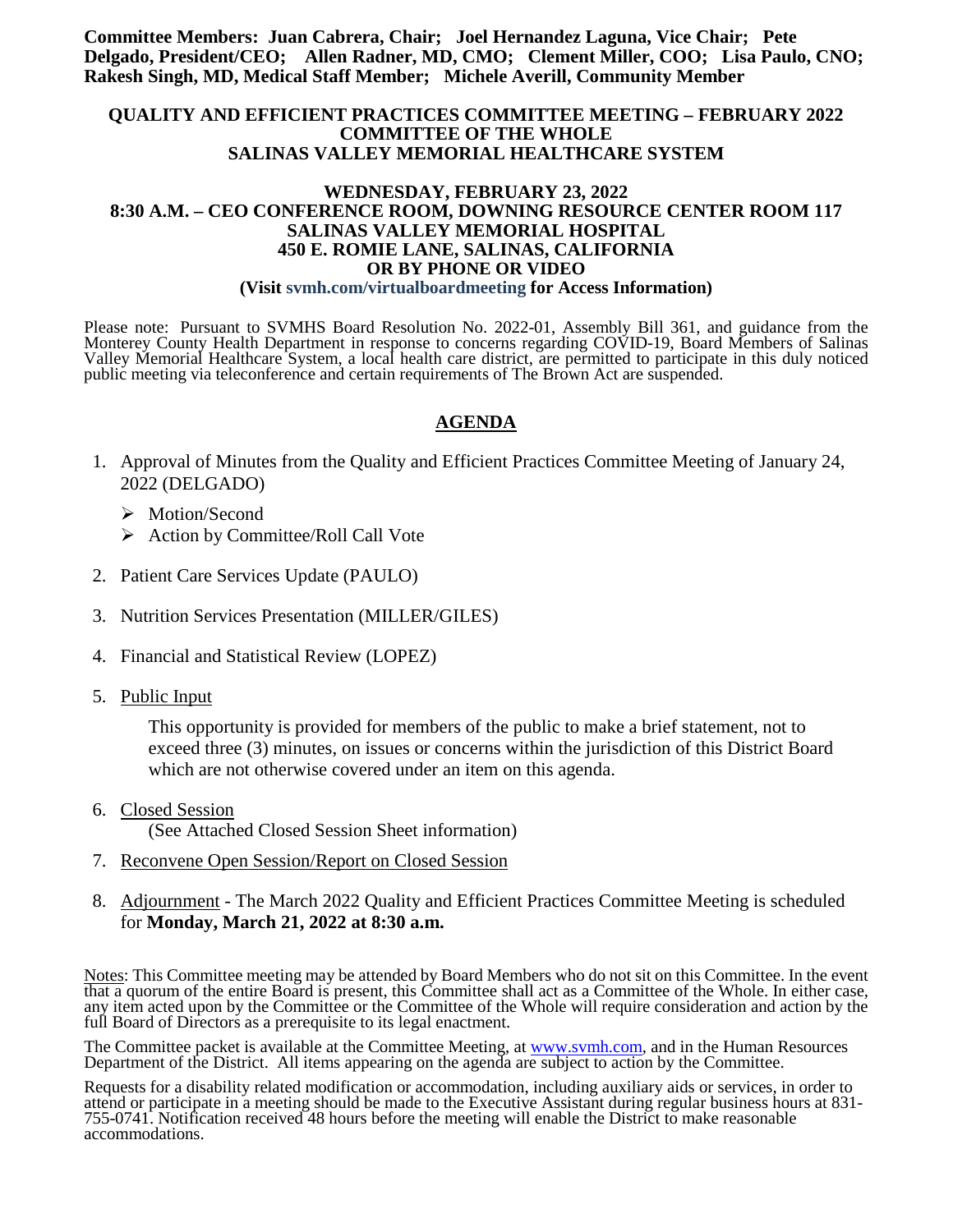### **QUALITY AND EFFICIENT PRACTICES COMMITTEE MEETING OF THE BOARD OF DIRECTORS – COMMITTEE OF THE WHOLE**

### **AGENDA FOR CLOSED SESSION**

Pursuant to California Government Code Section 54954.2 and 54954.5, the board agenda may describe closed session agenda items as provided below. No legislative body or elected official shall be in violation of Section 54954.2 or 54956 if the closed session items are described in substantial compliance with Section 54954.5 of the Government Code.

## **CLOSED SESSION AGENDA ITEMS**

## **[ ] LICENSE/PERMIT DETERMINATION**

(Government Code §54956.7)

**Applicant(s)**: (Specify number of applicants)

# **[ ] CONFERENCE WITH REAL PROPERTY NEGOTIATORS**

(Government Code §54956.8)

**Property:** (Specify street address, or if no street address, the parcel number or other unique reference, of the real property under negotiation):

**Agency negotiator:** (Specify names of negotiators attending the closed session):

**Negotiating parties**: (Specify name of party (not agent):

**Under negotiation:** (Specify whether instruction to negotiator will concern price, terms of payment, or both):

# **[ ] CONFERENCE WITH LEGAL COUNSEL-EXISTING LITIGATION**

(Government Code §54956.9(d)(1))

**Name of case:** (Specify by reference to claimant's name, names of parties, case or claim numbers):  $\cdot$ , or

**Case name unspecified:** (Specify whether disclosure would jeopardize service of process or existing settlement negotiations):

## **[ ] CONFERENCE WITH LEGAL COUNSEL-ANTICIPATED LITIGATION**

(Government Code §54956.9)

Significant exposure to litigation pursuant to Section 54956.9(d)(2) or (3) (Number of potential cases):

Additional information required pursuant to Section 54956.9(e):

Initiation of litigation pursuant to Section 54956.9(d)(4) (Number of potential cases):

# **[ ] LIABILITY CLAIMS**

(Government Code §54956.95)

**Claimant:** (Specify name unless unspecified pursuant to Section 54961):

**Agency claimed against**: (Specify name):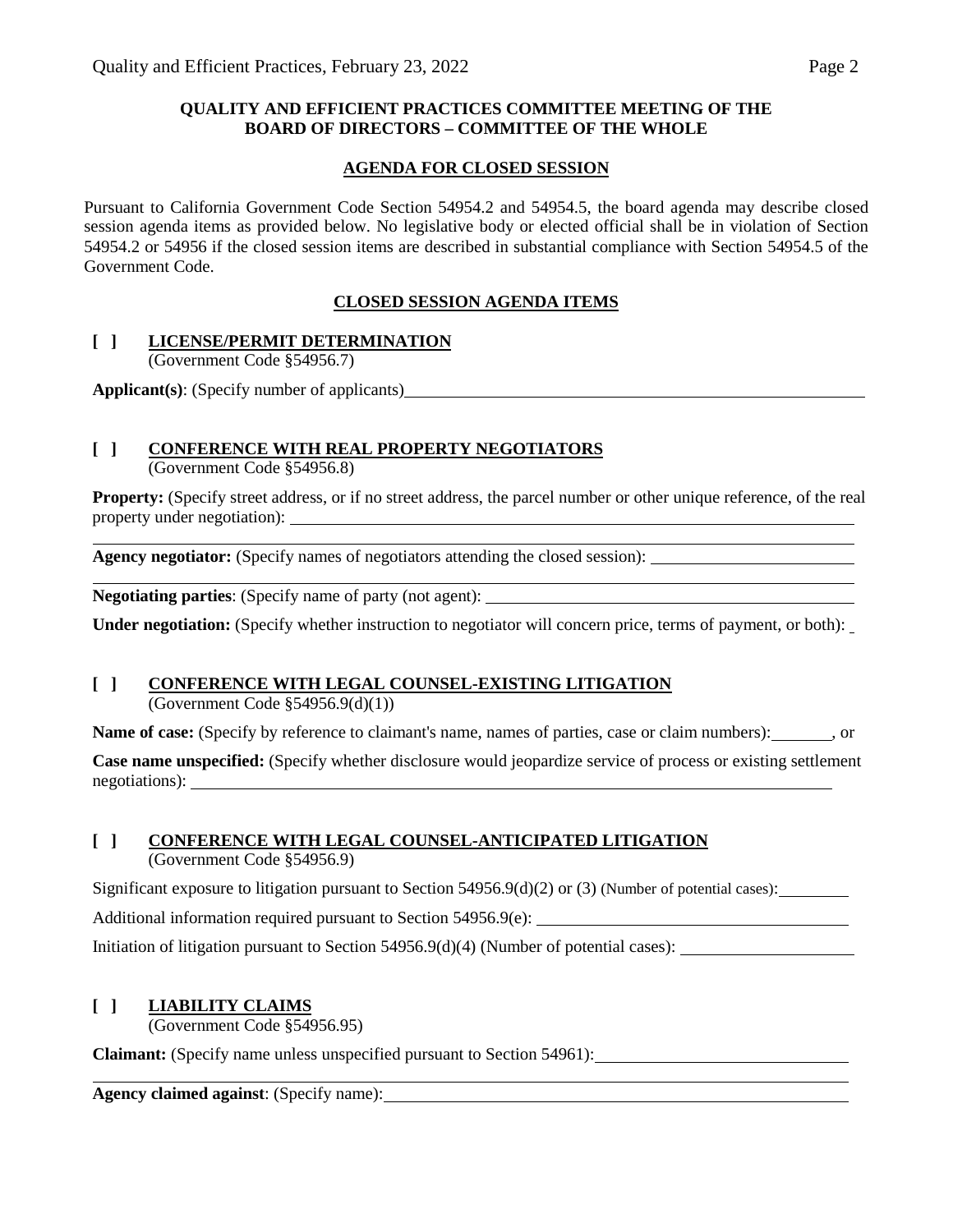#### **[ ] THREAT TO PUBLIC SERVICES OR FACILITIES** (Government Code §54957)

**Consultation with**: (Specify name of law enforcement agency and title of officer):

#### **[ ] PUBLIC EMPLOYEE APPOINTMENT**

(Government Code §54957)

**Title**: (Specify description of position to be filled):

### **[ ] PUBLIC EMPLOYMENT**

(Government Code §54957)

**Title**: (Specify description of position to be filled):

### **[ ] PUBLIC EMPLOYEE PERFORMANCE EVALUATION**

(Government Code §54957)

**Title**: (Specify position title of employee being reviewed):

### **[ ] PUBLIC EMPLOYEE DISCIPLINE/DISMISSAL/RELEASE**

(Government Code §54957)

(No additional information is required in connection with a closed session to consider discipline, dismissal, or release of a public employee. Discipline includes potential reduction of compensation.)

# **[ ] CONFERENCE WITH LABOR NEGOTIATOR**

(Government Code §54957.6)

**Agency designated representative:** (Specify name of designated representatives attending the closed session):

**Employee organization**: (Specify name of organization representing employee or employees in question):

or

**Unrepresented employee**: (Specify position title of unrepresented employee who is the subject of the negotiations):

## **[ ] CASE REVIEW/PLANNING**

(Government Code §54957.8)

(No additional information is required to consider case review or planning.)

### **[ ] REPORT INVOLVING TRADE SECRET**

(Government Code §37606 & Health and Safety Code § 32106)

Discussion will concern: (Specify whether discussion will concern proposed new service, program, or facility):

**Estimated date of public disclosure**: (Specify month and year):